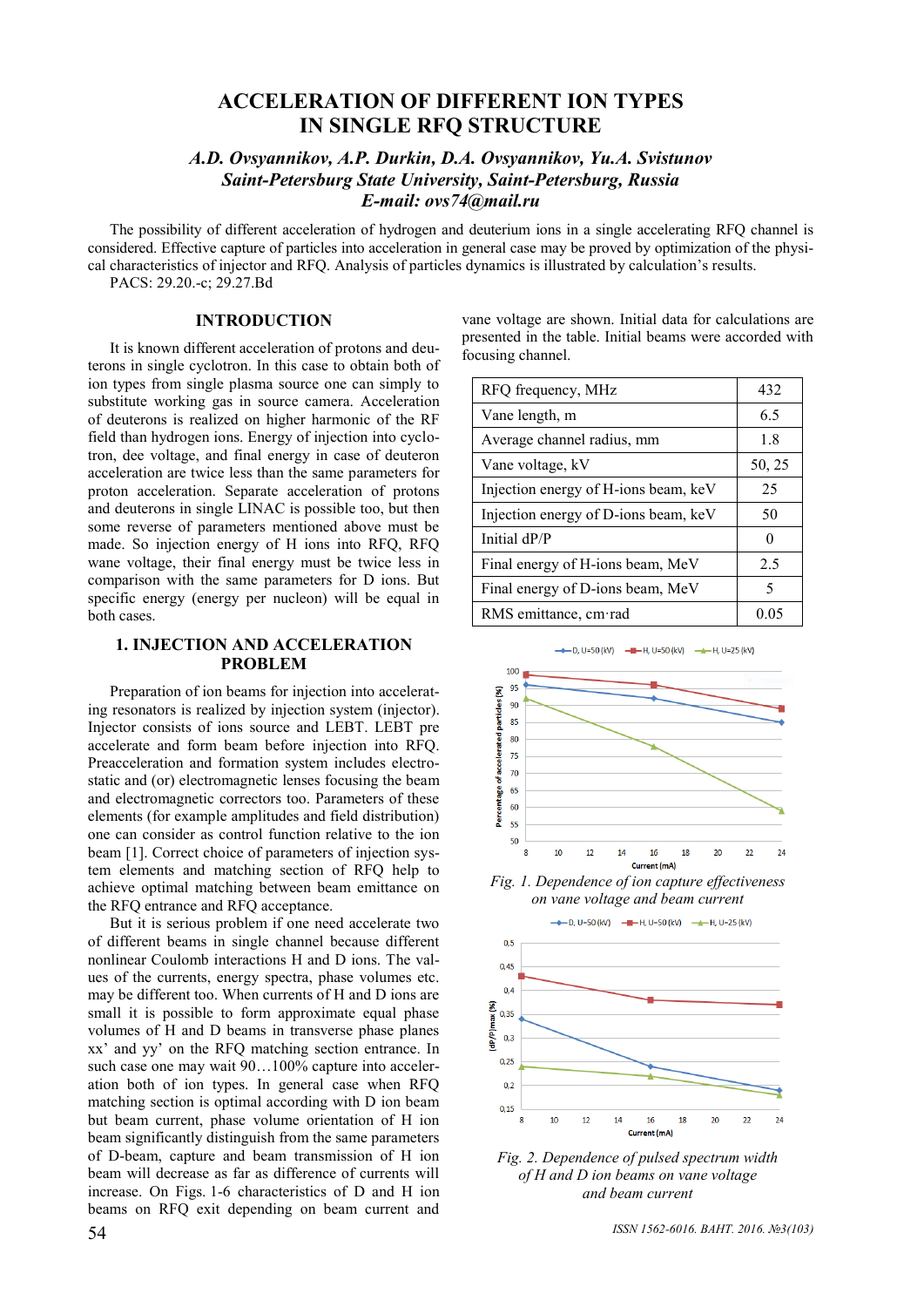

*Fig. 3. Dependence of phase spectrum width of H and D ion beams on vane voltage and beam current*

As interesting result of calculations one can note that increasing of vane voltage in comparison with similarity principle for lighter ions in this case is useful.



*Fig. 4. Phase volume of D ion beam of 24 mA current and vane voltage 50 kV in energy-phase plane* 



*Fig. 5. Phase volume of H ion beam of 24 mA current and vane voltage 50 kV in energy-phase plane*



*Fig. 6. Phase volume of H ion beam of 24 mA current and vane voltage 25 kV in energy-phase plane*

#### **2. OPTIMIZATION PROBLEM**

In general case when phase volumes of H and D beams have different orientation in phase planes xx' and yy' one can seek compromise solution using for example method presented [2, 3]. In these papers matching section geometry is formed to accelerate beam, which have transversal phase volume at random oriented relatively acceptance of RFQ regular structure. It is known [4] that under some condition such as linear approximation of accelerating and focusing fields, micro canonical charge distribution and representation of bunches uniformly charged ellipsoids, equations of particle dynamics in RFQ channel may be presented in following form:

$$
\frac{d^2x}{dt^2} + K_x(t, I, U, r_x, r_y, \varphi_0) x = 0, \qquad (1)
$$

$$
\frac{d^2y}{dt^2} + K_y(t, I, U, r_x, r_y, \varphi_0)y = 0, \qquad (2)
$$

where  $t - \text{time}$ ;  $U - \text{vanevoltage}$ ;  $I - \text{average beam}$ current;  $r_x$ ,  $r_y$  – envelopes of beam in xx' and yy' planes;  $\varphi_0$  – initial phase. Such equations may be used to describe dynamics in radial matching section too. In case of separate acceleration of two beams one need consider two of systems look like (1), (2) attaching all dependent variables index H or D. To determine functions  $r_x$ ,  $r_y$  in [2] used matrix algebra method. Let consider matrices  $A_x$ ,  $A_y$  depending on  $K_x$ ,  $K_y$  and matrices  $G_x$ ,  $G_y$  which determine ellipses by filled points presented real particles in phase space, while take place conditions

$$
\xi'G_x\xi \le 1, \ \eta'G_y\eta \le 1,\n\xi = (\xi_1, \xi_2), \ \xi_1 = x, \ \xi_2 = dx/dt,\n\eta = (\eta_1, \eta_2), \ \eta_1 = y, \ \eta_2 = dy/dt.
$$

In case of two separate beams matrix elements  $G_{xH}$ ,  $G_{yH}$ ,  $G_{xD}$ ,  $G_{yD}$  determine envelopes and orientation of phase ellipses in phase space. Let consider system of equations:

$$
\frac{d}{dt}G_{xH} = -A'_{xH}G_{xH} - G_{xH}A_{xH},
$$
\n(3)

$$
\frac{d}{dt}G_{yH} = -A'_{yH}G_{yH} - G_{yH}A_{yH},
$$
\t(4)

$$
\frac{d}{dt}G_{xD} = -A'_{xD}G_{xD} - G_{xD}A_{xD},
$$
\n(5)

$$
\frac{d}{dt}G_{yD} = -A'_{yD}G_{yD} - G_{yD}A_{yD}.
$$
 (6)

Optimization process includes solution of system of equations (3)-(6) together with auxiliary conjugate on the interval from the entrance of regular part of RFQ to the entrance of radial matching section, i.e. from t=T to  $t=0$ . Initial conditions for the system  $(3)-(6)$  are the matrices of ellipses defining acceptances of regular part of accelerator, depend on initial phase  $\varphi_0$ :

$$
G_{xH}(T,\varphi_0) = G_{xHT}(\varphi_0),\tag{7}
$$

$$
G_{yH}(T,\varphi_0) = G_{yHT}(\varphi_0), \qquad (8)
$$

$$
G_{xD}(T,\varphi_0) = G_{xDT}(\varphi_0),\tag{9}
$$

$$
G_{yD}(T,\varphi_0) = G_{yDT}(\varphi_0). \tag{10}
$$

The optimization problem for the radial matching section is to find a function of radius change along the matching section, providing under condition (7)-(10) the maximum possible overlapping of family of ellipses at the entrance of the radial matching section. Optimization procedure is lead to minimization of functional